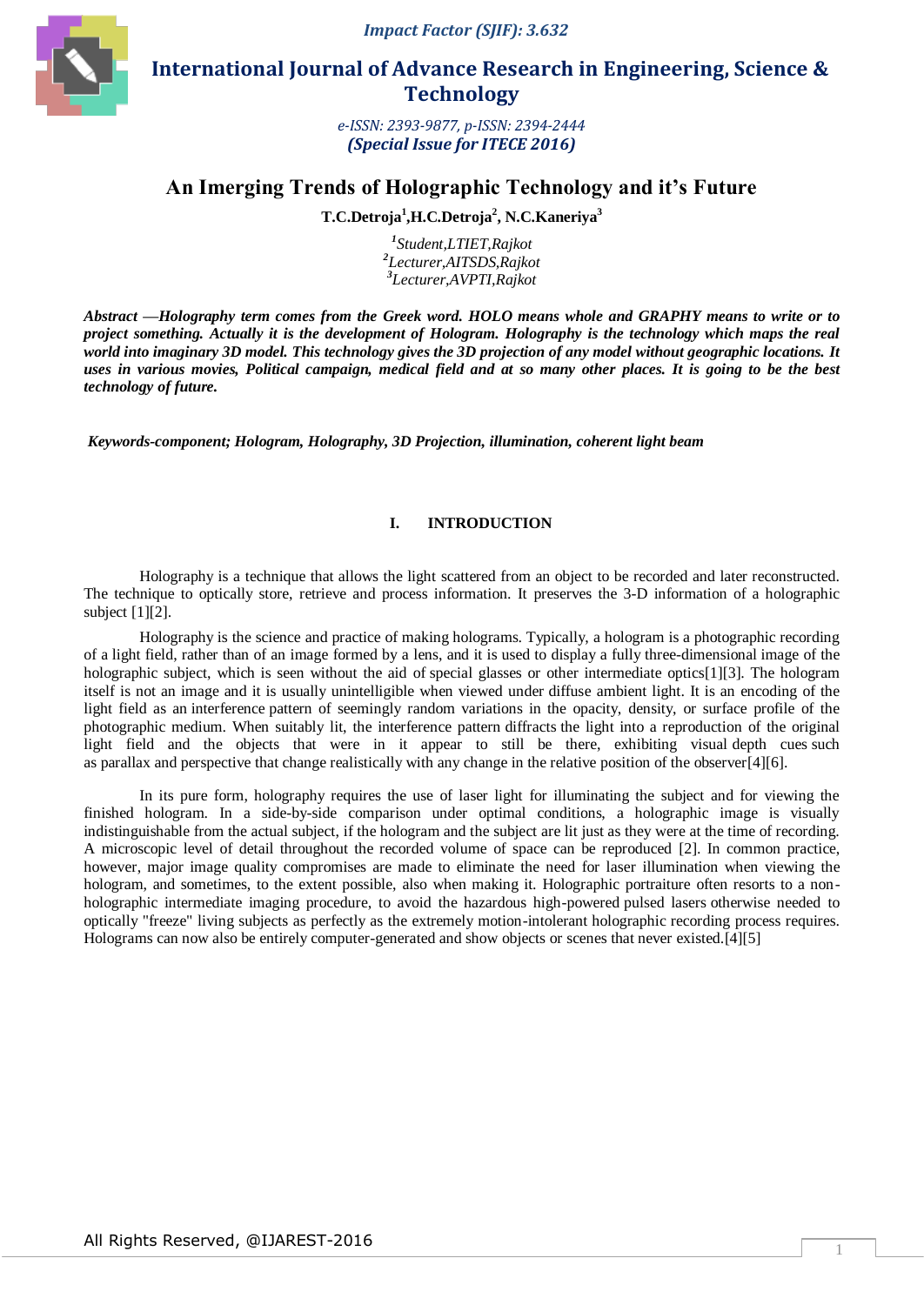*International Journal of Advance Research in Engineering, Science & Technology (IJAREST) (Special Issue for ITECE 2016), e-ISSN:* 2393-9877*, print-ISSN:* 2394-2444



*Figure 1. Genration of Holographic Image*

This is entirely a Latest and vary unique "Hi‐Definition Projection Technology" in which a person is captured in 3‐dimentional Aspect with a Sp. Hi‐Definition Camera on a specially built Stage and Projected "As Is "at various Distant Locations "At  $-A$  – Time". Viewers at the other end will feel the presence of REAL Person in front of them and also interact with the projected "Virtual" person, without wearing any kind of 3D glasses, as they interact with "Actual Person [3]

### **1.1 How 3D Holographic Projection Technology works:**

Holography is a technique that enables a light field, which is generally the product of a light source scattered off objects, to be recorded and later reconstructed when the original light field is no longer present, due to the absence of the original objects.[4] Holography can be thought of as somewhat similar to sound recording, whereby a sound field created by vibrating matter like musical instruments or vocal cords, is encoded in such a way that it can be reproduced later, without the presence of the original vibrating matter. A clever reimagining of the Pepper's Ghost technique lets your magic happen.[6] It starts with the patented foil, completely invisible to the naked eye. Rig it at 45° across the stage and then bounce content off a projector screen. This is then reflected upwards, reflects off the foil and gives the impression of a real 3D volumetric image on stage.

Holographic information storage systems using Collinear Technologies is proposed by Opt ware Corporation, Yokohama, Kanagawa, Japan, and in which the information and reference beams are modulated coaxially by the same spatial light modulator (SLM).[3][4] With this unique configuration, the optical pickup can be designed as small as the DVDs and can be placed on one side of the recording disk. In a Holographic Versatile Disc (HVD) structure, the preformatted metadata reflective layer is used for the focus/tracking servo and reading address information, and the diachronic mirror layer is used for detecting holographic recording information without interfering with the preformatted information. A two-dimensional (2-D) digital page data format is used, and the shift-multiplexing method is employed to increased recording density of HVD.[2] Experimental and theoretical studies suggest that the holographic material is very effective to increased recording density of the system. As the servo technology is being introduced to control the objective lens to be maintained precisely to the disk in the recording and the reconstructing process, a vibration isolator is no longer necessary. HVD will be compatible with existing disk storage systems, like CD and DVD, and enable us to expand its applications into other optical information storage systems [4]

### **II. APPLICATION**

Holography is a very useful tool in many areas, such as in commerce, scientific research, medicine, and industry. [2][3]

Some current applications that use holographic technology are: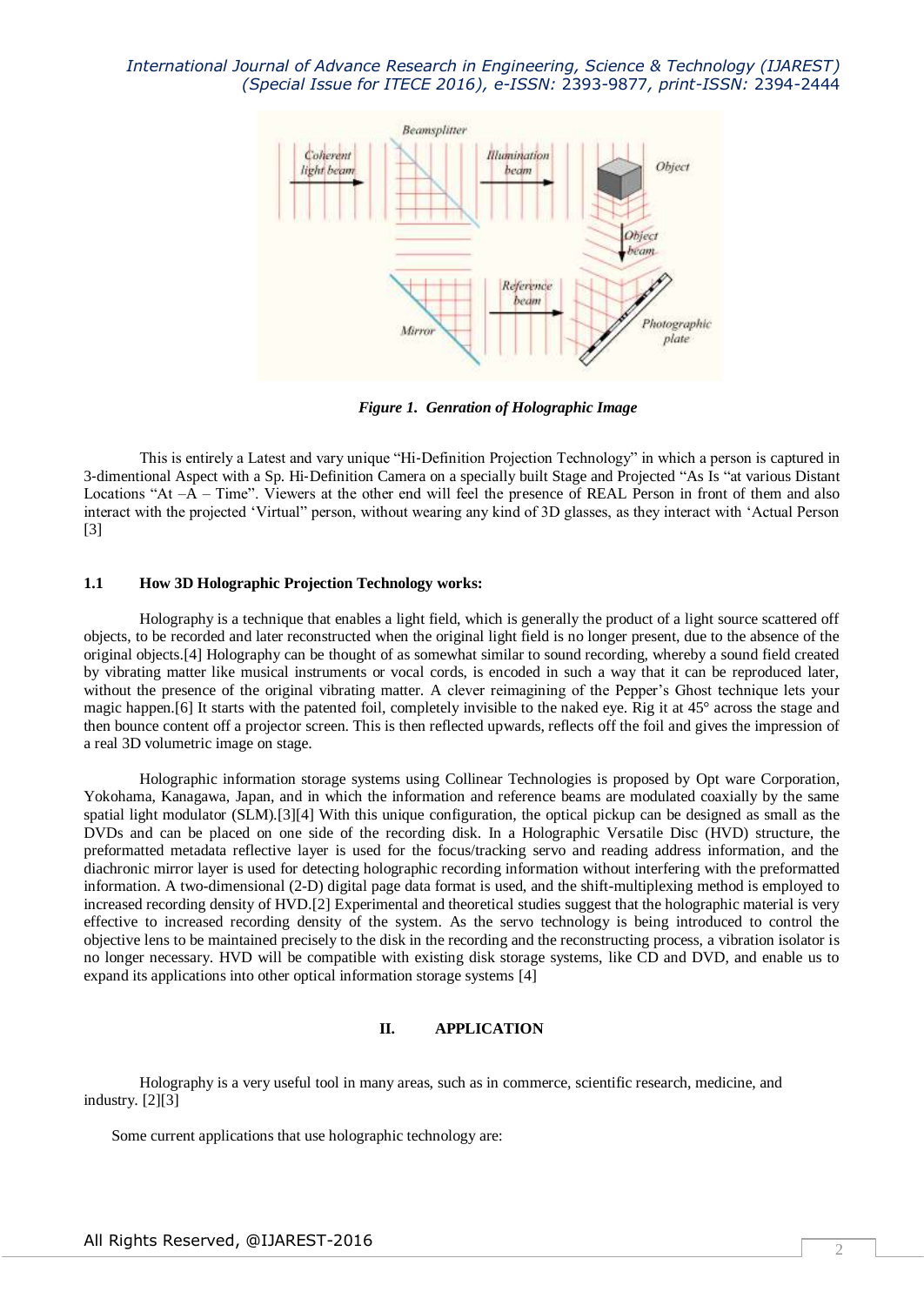## *International Journal of Advance Research in Engineering, Science & Technology (IJAREST) (Special Issue for ITECE 2016), e-ISSN:* 2393-9877*, print-ISSN:* 2394-2444

- Holographic interferometers are used by researchers and industry designers to test and design many things, from tires and engines to prosthetic limbs and artificial bones and joints.[2][4]
- Supermarket and department store scanners use a holographic lens system that directs laser light onto the bar codes of the merchandise.[2][4]
- Holographic optical elements (HOE"s) are used for navigation by airplane pilots. A holographic image of the cockpit instruments appears to float in front of the windshield. This allows the pilot to keep his eyes on the runway or the sky while reading the instruments. This feature is available on some models of automobiles.[2][5]



*Figure 2. Holography used in automobile sector*

- Medical doctors can use three-dimensional holographic CAT scans to make measurements without invasive surgery. This technique is also used in medical education.[2][5]
- Holograms are used in advertisements and consumer packaging of products to attract potential buyers.[2][3]
- Holograms have been used on covers of magazine publications. One of the most memorable Sports Illustrated covers was the December 23, 1992 issue featuring Michael Jordan. Holograms have also been used on sports trading cards.[2][3]
- The use of holograms on credit cards and debit cards provide added security to minimize counterfeiting.[2][4]
- Holography has been used to make archival recordings of valuable and/or fragile museum artifacts.[2][3]
- Sony Electronics uses holographic technology in their digital cameras. A holographic crystal is used to allow the camera to detect the edge of the subject and differentiate between it and the background. As a result, the camera is able to focus accurately in dark conditions.[2][3]



*Figure 3. Use of Holographic Technology in Movie*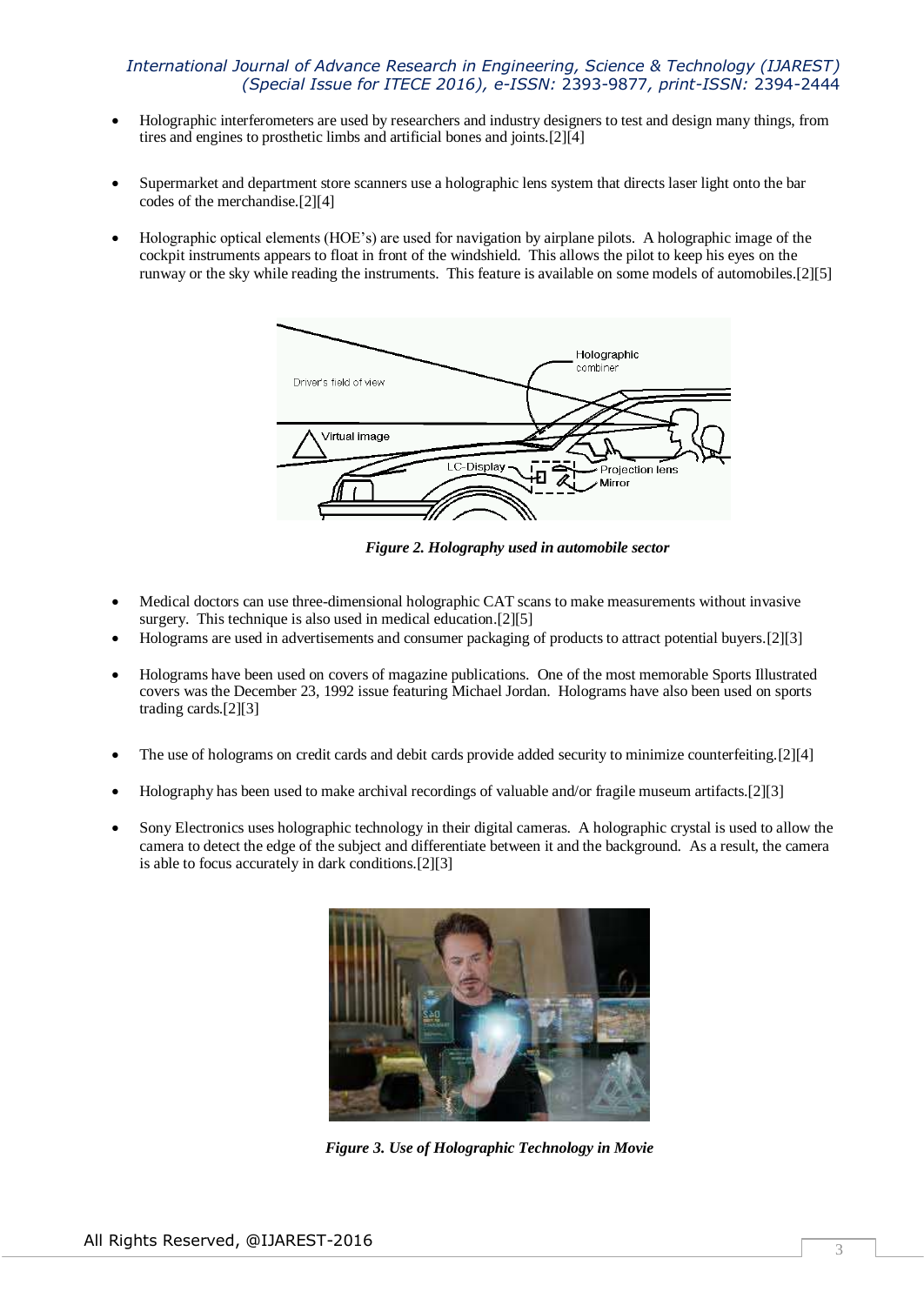### *International Journal of Advance Research in Engineering, Science & Technology (IJAREST) (Special Issue for ITECE 2016), e-ISSN:* 2393-9877*, print-ISSN:* 2394-2444

#### **III. CONCLUSION**

Holographic Technology and Spectral Imaging has endless applications as far as the human mind can imagine. Holographic Technologies are not just about Art or Business Communication. They are about Safety, Security, Education, Planning and the strength of our civilization here and beyond.Holographic Technology will became a very integral part of human societies and civilizations in the future.

### **IV. FUTURE**

Future color liquid crystal displays (LCD"s) will be brighter and whiter as a result of holographic technology. Scientists at Polaroid Corp. have developed a holographic reflector that will reflect ambient light to produce a white background Holographic night vision goggles[4][5][6]



*Figure 4. Holography night vision Goggles*

Many researchers believe that holographic televisions will become available within 10 years at a cost of approximately \$5000. Holographic motion picture technology has been previously attempted and was successful in the 1970s. The future of holographic motion pictures may become a reality within the next few years.[4][5][6]



*Figure 5.Holographic motion pictures*

Holographic memory is a new optical storage method that can store 1 terabyte (= 1000 GB) of data in a crystal approximately the size of a sugar cube. In comparison, current methods of storage include CD"s that hold 650 to 700 MB, DVD's that store 4.7 GB, and computer hard drives that hold up to 120 GB.[2][3]

Optical computers will be capable of delivering trillions of bits of information faster than the latest computers [3]

In general, all displays like televisions, mobile phone displays, projector displays will be replaced by holographic displays. [4]